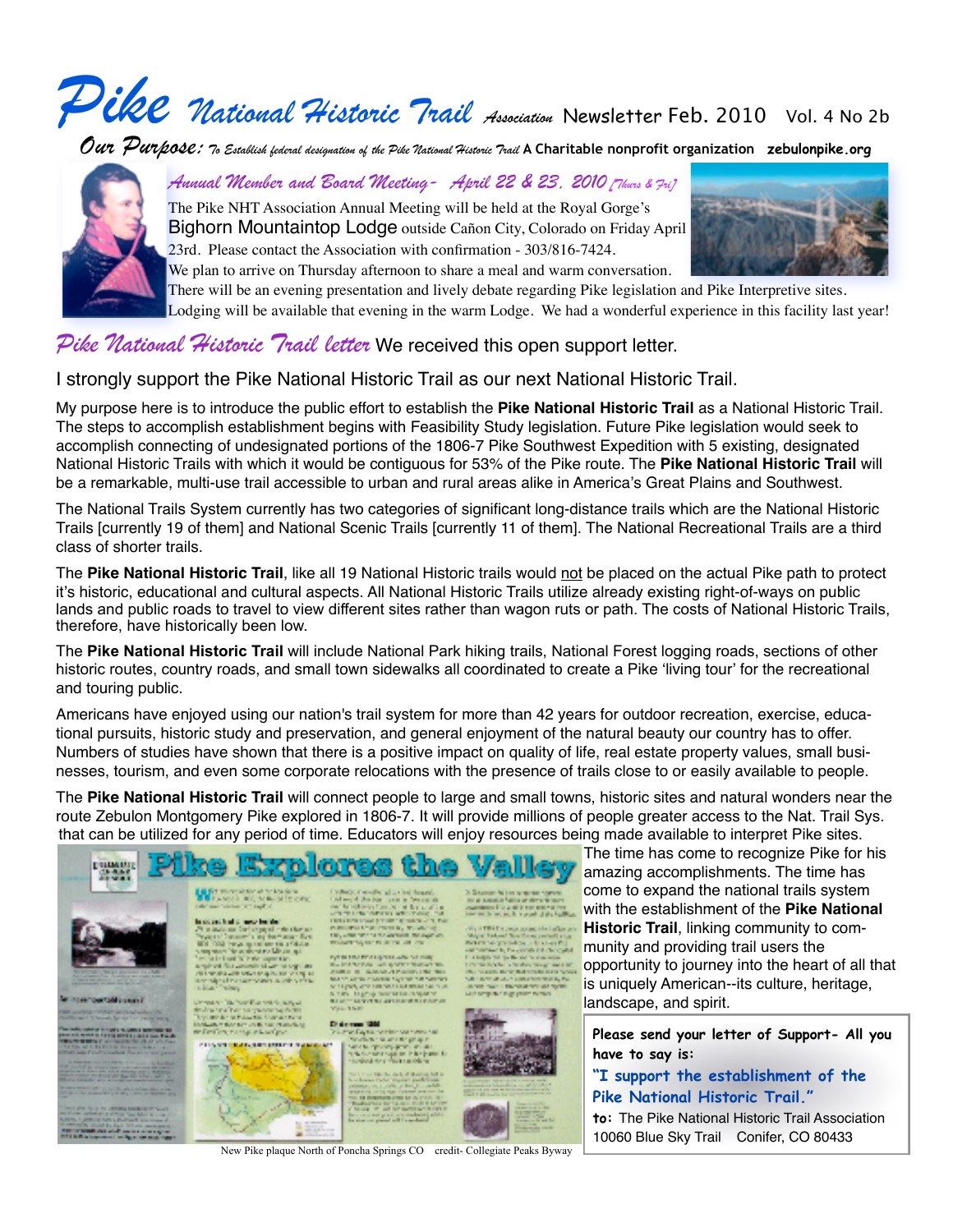## *Pike National Historic Trail Association* Newsletter *Feb. 2010 Page 2 Pike Site Inventory Help us with your existing or proposed site[s]*

The Pike NHT Association is assembling an inventory of known Pike sites and memorials AND potential sites. The Bicentennial celebration heralded community efforts to remember Pike and memorialize his 1806 Expedition. New sites are now being erected. Volunteers are improving existing sites and new proposals are being made.

New Pike commemorative plaques [one of which is pictured on page 1] were recently placed near the Christmas site by the Collegiate Peaks Byway as well as over 30 in or near the Wet Mountain Valley, CO. Proposed Pike sites are being forwarded in the Arkansas watershed. **Please help us in this effort by emailing [harv.pike@gmail.com](mailto:harv.pike@gmail.com) with your list of existing or potential sites.**

#### *Zebulon Pike's 1810 Report on New Spain's Mexico*

#### *ZEBULON MONTGOMERY PIKE'S REPORT ON THE INTERNAL PROVINCES OF NEW SPAIN, 1810, PART 1*

Originally published in El Camino Real de Tierra Adentro Association's [Carta] *Chronicles* V3#3 Summer 2007 by Leo E. Oliva, editor Santa Fe Trail Association Quarterly, *Wagon Tracks*, and member of the Pike Bicentennial Commission.

#### INTRODUCTION

Zebulon Montgomery Pike provided detailed reports of his two exploring expeditions [Mississippi and SW] to Secretary of War Henry Dearborn in January 1808. The journals and reports were published in 1810 under the lengthy title, *An Account of Expeditions to the Sources of the Mississippi, and Through the Western Parts of Louisiana, to the Sources of the Arkansaw, Kans, La Platte, and Pierre Jaun, Rivers; Performed by Order of the Government of the United States During the Years 1805, 1806, and 1807, and a Tour Through the Interior Parts of New Spain, When Conducted Through These Provinces, By Order of the Captain-General, in the year 1807.*<sup>1</sup>

 An appendix to the journals, portions of which are reprinted here (in two parts in this and the next issue and in future NM & TX articles), include Pike's report on the "Internal Provinces" of New Spain. Selections from this appendix, especially the sections with information on Chihuahua, and Durango, along with "general remarks," are reprinted. The text is from the 1810 edition.

It is important to remember that Pike and his small band of soldiers were taken by Spanish troops from their winter stockade on the Rio Conejos, tributary of the Rio Grande, near present Alamosa, Colorado, in February 1807. Pike believed he was on the headwaters of the Red River because of the incorrect maps he carried, showing the Red River rising in the Rocky Mountains between the Arkansas and Rio Grande. When told he was on the Rio Grande, Pike requested of New Mexico Governor Joaquín Real de Alencaster that his party be escorted directly to the Red River and not taken to Santa Fe. That request was denied, and Pike and his men were escorted to Santa Fe and beyond to Chihuahua to meet there with Commandant-General Nemesio Salcedo. From there Pike and a portion of his troops were escorted across Texas to the U.S. post at Natchitoches, Louisiana, where they arrived July 1, 1807. Several of Pike's soldiers were detained in New Spain for a longer period of time. Pike saw the major settlements throughout the provinces he traveled in northern New Spain. For four months Pike was a guest of Spanish officials and parish priests, some of whom provided him with detailed information about the geography, economy, population, culture, and military force of the region. With that information, Pike provided reports on areas and people (especially Indian tribes) he had not visited and included detailed reports on the army and religion. Clearly,

| Provinces and places.                | regular Europe- |            | of<br>the country. |                     |           | RETURN OF MILITARY FORCE IN NEW SPAIN.<br>Disciplined and Regular troops Militia with re-<br>gular field offic. |                |            | Probable<br>and under pay. Armed citizens. |                                  |                                        |
|--------------------------------------|-----------------|------------|--------------------|---------------------|-----------|-----------------------------------------------------------------------------------------------------------------|----------------|------------|--------------------------------------------|----------------------------------|----------------------------------------|
|                                      | an troops.      |            |                    |                     |           |                                                                                                                 |                |            |                                            |                                  |                                        |
|                                      | Cavalry.        | Artillery. | Infantry.          | Cavalry.            | rtillery. | nfantry.                                                                                                        | Cavalry.       | Artillery. | Infantry                                   | Fire arm                         | ă<br>á<br>rows, and<br>lances<br>Bows, |
| Xalapa Ina. Vera Cruz,               | ۰               |            |                    | 200 2000 2000       |           |                                                                                                                 | 3000           | ٠          | ICCO                                       | ٠                                |                                        |
| Vera Cruz and sea ports,             |                 |            | 800 2000           |                     |           |                                                                                                                 | 600            |            | 2000                                       | ٠                                |                                        |
| Mexico.                              | 1000            | ٠          |                    | ٠                   |           |                                                                                                                 | 1000 3400 1000 |            | ٠                                          |                                  |                                        |
| Different provinces and viceroyalty, |                 | ٠          |                    |                     |           |                                                                                                                 |                |            | ٠                                          | 15000                            | 80000                                  |
| New Mexico,                          | ٠               | ٠          |                    | IOO                 |           |                                                                                                                 |                |            | ٠                                          | <b>IOOO</b>                      | 4000                                   |
| Biscay,                              |                 | ٠          |                    | IIOO                |           |                                                                                                                 |                |            |                                            | 5000                             | 8000                                   |
| Senora,                              |                 |            |                    | 900                 |           | 200                                                                                                             |                |            | ٠                                          | 5000                             | 8000                                   |
| Sinaloa,                             | ۰               | ٠          |                    | IOO                 |           |                                                                                                                 | ٠              |            | ٠                                          | 3000                             | 6000                                   |
| Cogquilla,                           | ۰               | ٠          |                    | 400                 |           |                                                                                                                 | ٠              |            |                                            | <b>ICCO</b>                      | 2000                                   |
| Texas,                               | ۰               |            |                    | 488                 |           | ٠                                                                                                               |                |            |                                            | 500                              | 1000                                   |
| Total                                |                 |            |                    | 1000 1000 4000 5088 |           |                                                                                                                 |                |            |                                            | 1200 7000 1000 3000 30500 109000 |                                        |

|                                                     | Cavalry.             | Artille                  | Infantry.            | Cavalry,<br>13088<br>Artillery,<br>2000<br>8200<br>Infantry,<br>23288 disciplined and effective force.<br>Total |
|-----------------------------------------------------|----------------------|--------------------------|----------------------|-----------------------------------------------------------------------------------------------------------------|
| European<br>Regular troops Mex.<br>Trained militia, | 1000<br>5088<br>7000 | <b>IOCO</b><br>٠<br>1000 | 4000<br>1200<br>3000 | 30500 undisciplined militia.<br>109000 bow, arrow, and lance men.                                               |
| Total                                               | 13088                | 2000                     | 8200                 | 162788 total force.                                                                                             |

Chart copied from Pike, Appendix III, p. 40.

much of what Pike described came from Spanish officials and clergy who apparently had few reservations about sharing such information with an officer of the U. S. Army. Spanish officers who had fought against the Apaches regaled Pike with stories of battles in which they or their comrades had engaged, and they provided details about the organization and strength of the army in New Spain. From conversations with priests, Pike predicted that the clergy would provide leadership for an independence movement, and this proved to be the case in less than five years after he was there. Pike's reports show much more interest in the independence of Mexico from Spain than any thought of the United States conquering the territory. Because Pike clearly encouraged Mexican independence, it is no wonder that Spanish officials were alarmed by his reports and feared an invading force from the United States would arrive in northern New Spain at any time. General James Wilkinson had sent Pike on his western exploring expedition with these instructions: "In the course of your tour, you are to remark particularly upon the geographical structure, the natural history and population of the country through which you may pass. . ."<mark>?</mark> <code>Any</code> <code>army</code> officer, given those instructions and escorted through large portions of northern New Spain, would have prepared a

#### report, just as Pike did.

Pike reported to General Wilkinson, soon after his arrival at Natchitoches, "I have been able to collect (I make bold to assert) a correct account of their military force, regular and irregular; also, important and interesting information on geographical situations, political sentiments,